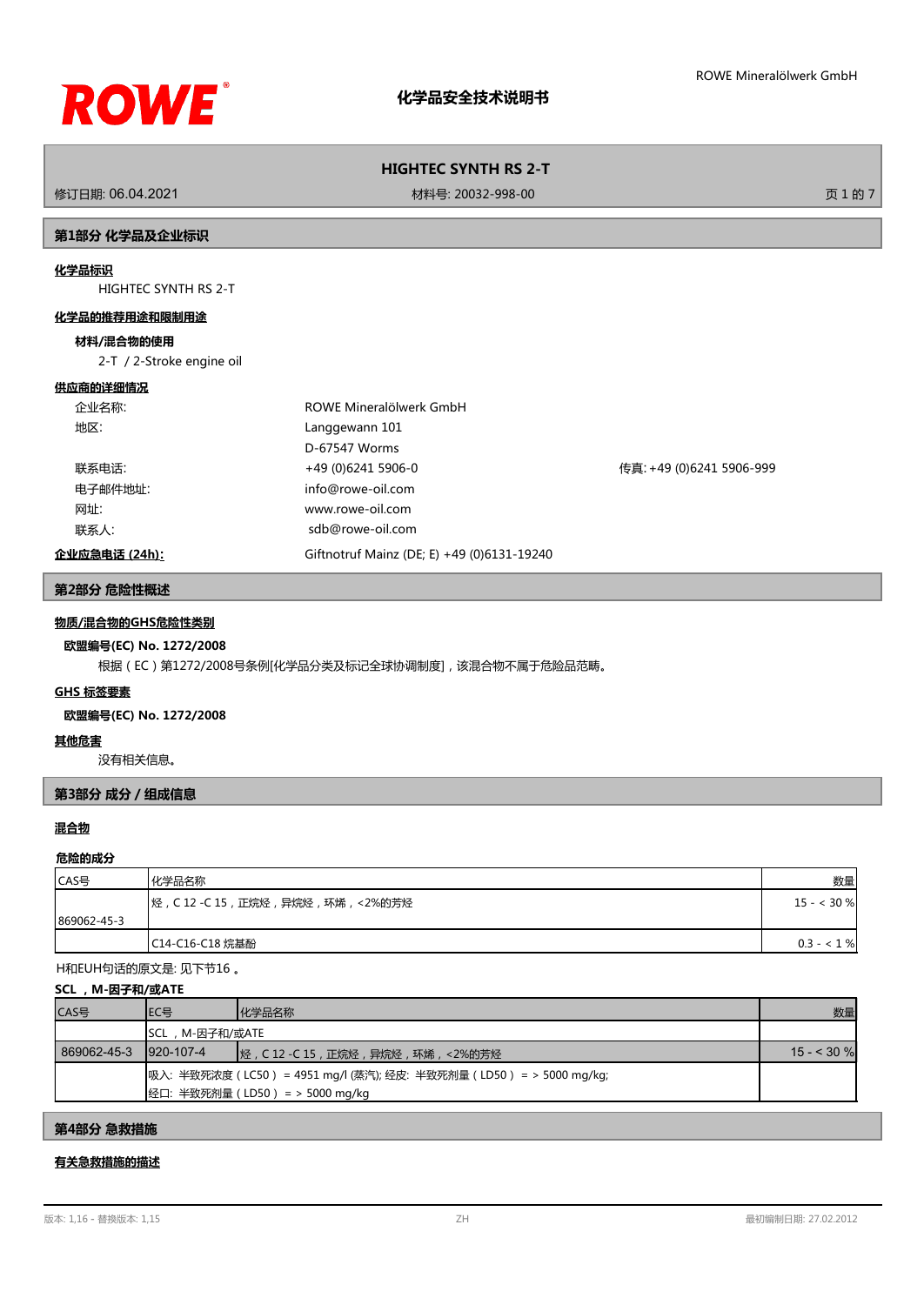## 修订日期: 06.04.2021 材料号: 20032-998-00 页 2 的 7

#### **若吸入**

提供新鲜空气。 如果出现呼吸困难或呼吸停顿,进行工呼吸。 必须医生处理。

#### **若皮肤接触**

接触到皮肤时,立刻用很多水 和 肥皂冲洗皮肤。 立即脱掉所有沾染的衣服,清洗后方可重新使用 如发生皮肤

刺激:求医/就诊。

# **若眼睛接触**

立刻小心且彻底的用洗眼设备或用水冲洗眼睛。

#### **若食入**

立刻漱口,喝1杯水。

## **最重要的症状和健康影响**

没有相关信息。

#### **对医生的特别提示**

症状处理。

#### **第5部分 消防措施**

#### **灭火介质**

#### **适合的灭火剂**

依照周边环境决定防火措施。

#### **特别危险性**

不易燃 。

#### **消防人员的特殊保护设备和防范措施**

火灾时: 使用不受周围空气影响的呼吸防护器。

#### **其他资料**

分开收集受污染的灭火水。切勿使其流入排水管道或地表水域。

#### **第6部分 泄漏应急处理**

#### **作业人员防护措施、防护装备和应急处置程序**

#### **一般提示**

使用个人防护装备

#### **环境保护措施**

勿使之进入地下水或水域。

#### **泄漏化学品的收容、清除方法及所使用的处置材料**

#### **其他资料或数据**

用会吸收液体的材料(沙、硅藻土、酸粘合剂、通用粘合剂)吸取。 取出的材料根据清除那一章处理。

#### **参照其他章节**

安全处理: 见 段 7 个人防护装备: 见 段 8 垃圾处理: 见 段 13

### **第7部分 操作处置与储存**

#### **操作注意事项**

### **关于安全操作的提示**

不需要特别的预防措施。

#### 不需要特别的防火措施。 **关于防火、防爆的提示**

**针对一般职业卫生保健的提示**

脱掉沾染的衣服。 休息前和工作结束时请洗手。 在工作场所不饮食、不抽烟、不擤鼻涕。

#### **安全储存的条件,包括任何不兼容性**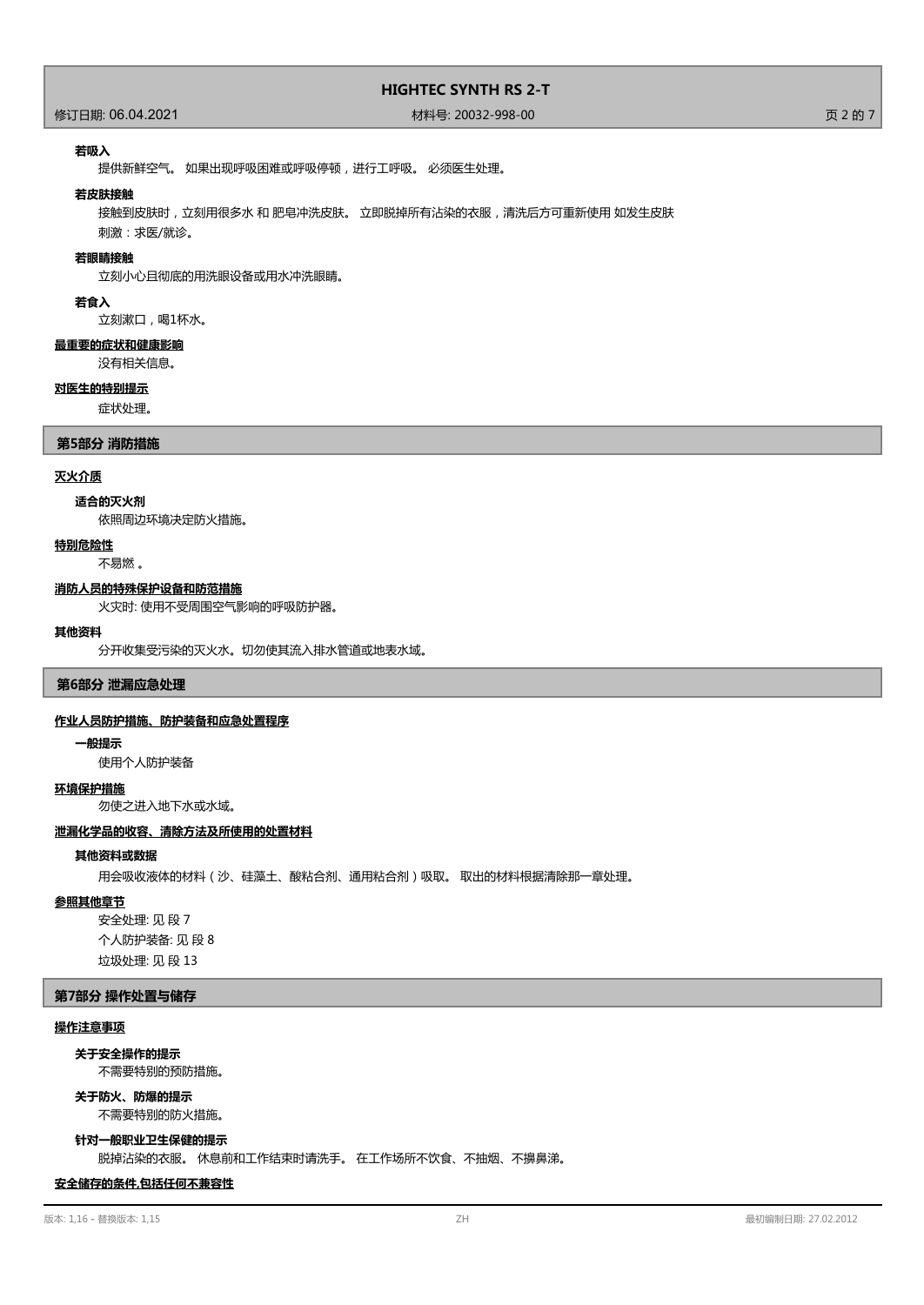# 修订日期: 06.04.2021 材料号: 20032-998-00 页 3 的 7

## **对存放空间和容器的要求**

容器密封好。

### **共同存放的提示**

不需要特别的预防措施。

**第8部分 接触控制和个体防护**

# **控制参数**

# **工程控制方法**



# **保护和卫生措施**

**眼部/面部防护**

戴防护眼罩/戴防护面具。

# **手部防护**

处理化学工作材料时,只能戴带有CE认证标记含四位数检验号码的化学防护手套。 挑选抗化学药品的防护手套 时,必须视工作场所特性而定的危险物质浓度和数量而定。 最好向手套制造厂家询问清楚以上所提特殊用途的 手套之化学药品抵抗性。

## **皮肤和身体防护**

防护服的使用。

#### **呼吸防护**

在通风不足的情况下 戴呼吸防护装置。

## **第9部分 理化特性**

### **基本物理和化学性质信息**

聚合状态: 颜色: 气味: 特征性

| 物理状态变化        |               |                        |
|---------------|---------------|------------------------|
| 熔点/凝固点:       | 没有界定          |                        |
| 沸点或初始沸点和沸腾范围: | 没有界定          |                        |
| 倾点:           | $\sim$ -25 °C |                        |
| ÷             |               | <b>DIN ISO 3016</b>    |
| 闪点:           |               | $>100$ °C DIN ISO 2592 |
| 易燃性           |               |                        |
| 固体的/液体的:      | 不适用           |                        |
| 气体:           | 不适用           |                        |
| 爆炸性特性         |               |                        |
| 本产品不:有爆炸危险的。  |               |                        |
| 爆炸下限:         | 没有界定          |                        |
| 爆炸上限:         | 没有界定          |                        |
| 自燃温度          |               |                        |
| 固体:           | 不适用           |                        |
| 气体:           | 不适用           |                        |
| 分解温度:         | 没有界定          |                        |

**测试标准**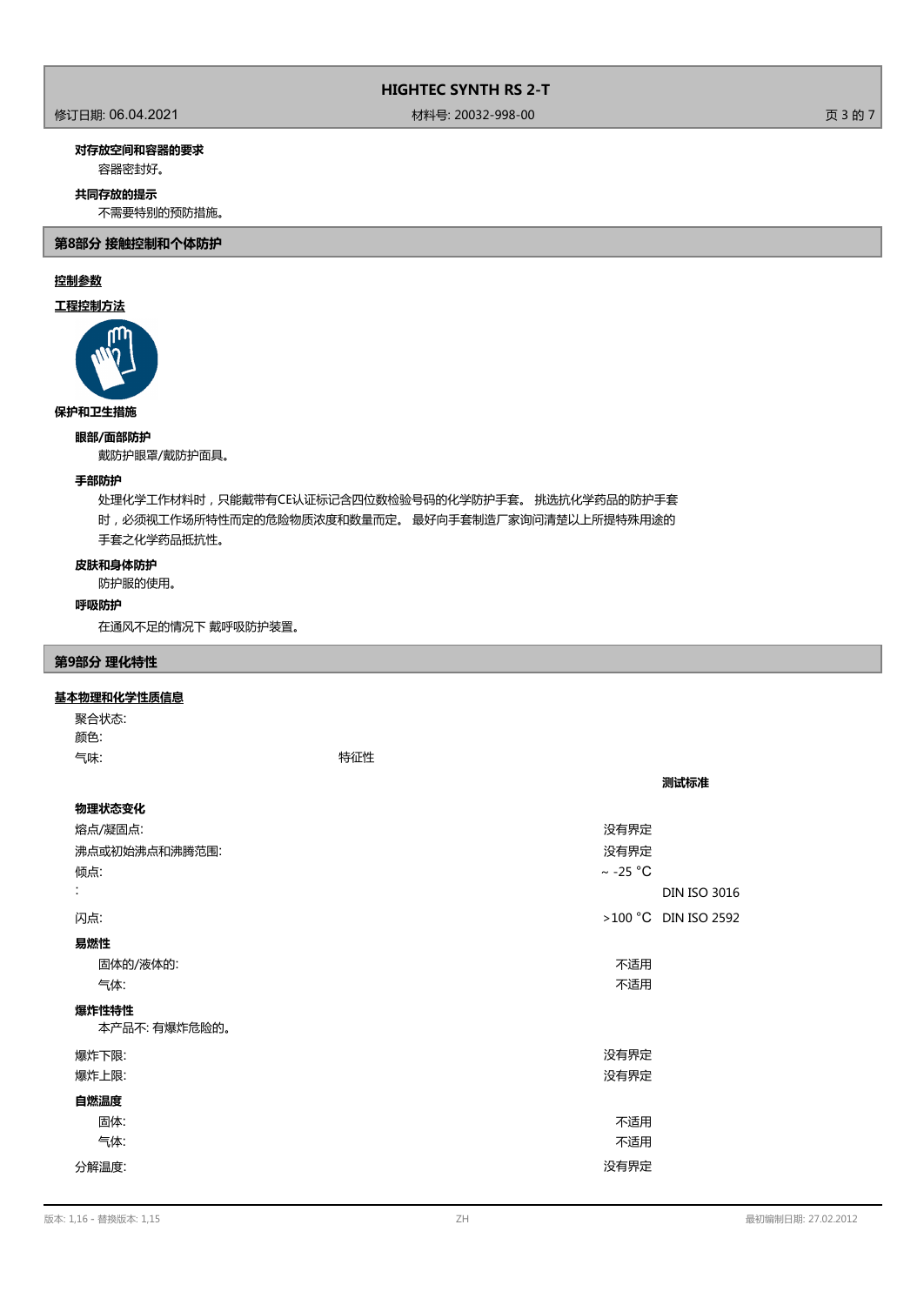# **助燃特性**

| 本产品不:助燃的。          |                                        |               |
|--------------------|----------------------------------------|---------------|
| pH值:               |                                        | 不适用 DIN 51369 |
| 运动粘度:<br>(在 40 °C) | $\sim$ 70 mm <sup>2</sup> /s DIN 51562 |               |
| 水溶性:               | 事实上不可溶                                 |               |
| 在其它溶剂中的溶解度<br>没有界定 |                                        |               |
| 正辛醇-水分配系数:         | 没有界定                                   |               |
| 蒸汽压力:<br>(在 20 °C) | 0,002 hPa 计算.                          |               |
| 相对密度 (在 15 °C):    | ~ 0,866 g/cm <sup>3</sup> DIN 51757    |               |
| 相对蒸汽密度:            | 没有界定                                   |               |
| 其他资料或数据            |                                        |               |
| 其他安全特性             |                                        |               |
| 溶剂分离测试:            | 没有数据可使用                                |               |
| 溶剂含量:              | 没有/没有 溶剂                               |               |
| 固体:                | 没有界定                                   |               |
| 蒸发速率:              | 没有界定                                   |               |
| 其他资料               |                                        |               |

没有/没有

# **第10部分 稳定性和反应性**

## **反应性**

当按规定处理和存储时无有害反应。

### **危险反应**

无已知的危险反应。

#### **避免接触的条件**

没有/没有

## **禁配物**

没有相关信息。

# **危险的分解产物**

没有/没有

## **第11部分 毒理学信息**

# **急性毒性**

## **急性毒性**

对呼吸道的刺激作用: 勿吸入气体/蒸气。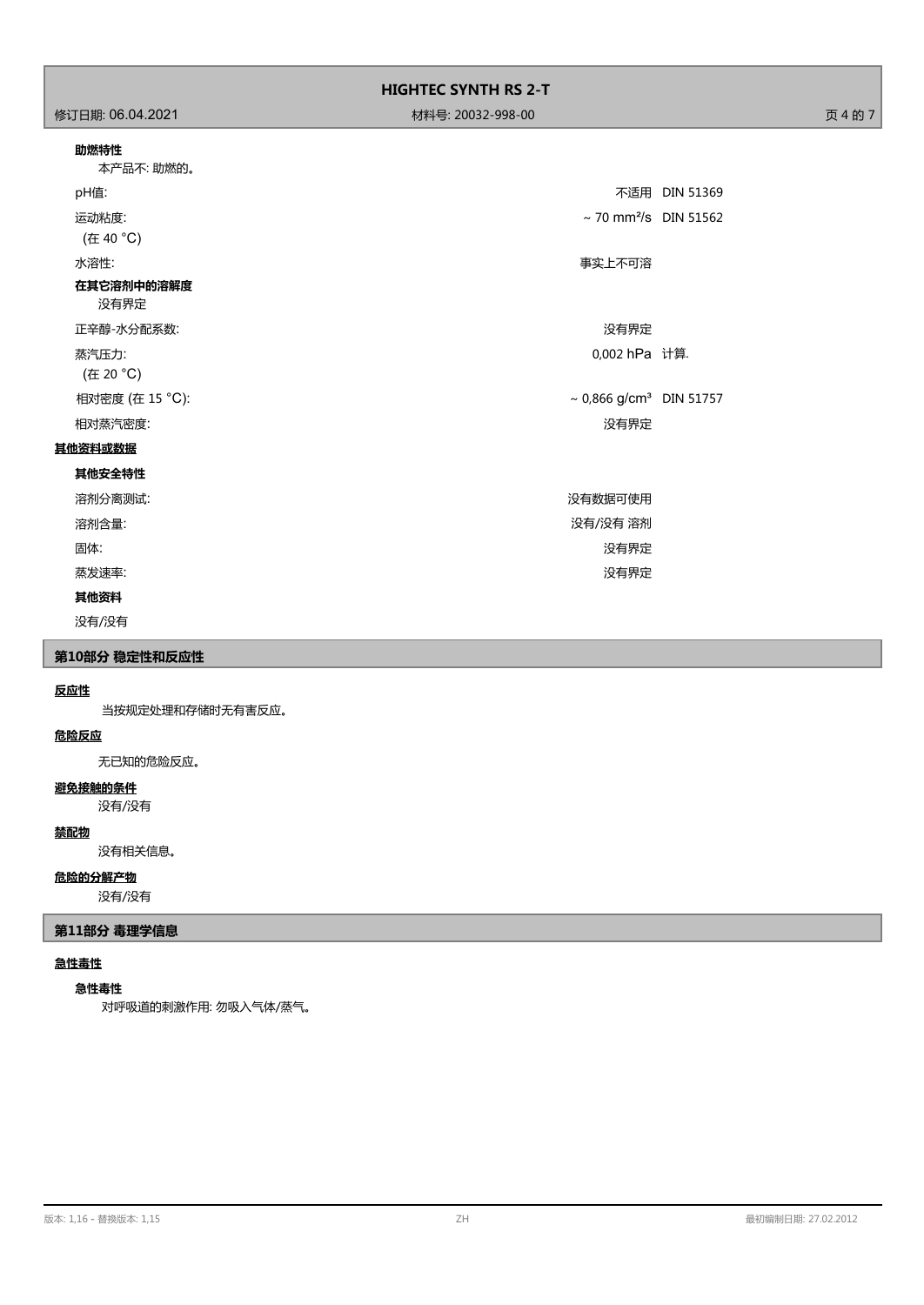# 修订日期: 06.04.2021 材料号: 20032-998-00 页 5 的 7

г

٦

| CAS号                                  | 化学品名称                                    |                                 |    |                                |    |
|---------------------------------------|------------------------------------------|---------------------------------|----|--------------------------------|----|
|                                       | 曝光途径                                     | 剂量                              | 种类 | 来源                             | 方法 |
| 869062-45-<br>$\overline{\mathbf{3}}$ | 烃 , C 12 -C 15 , 正烷烃 , 异烷烃 , 环烯 , <2%的芳烃 |                                 |    |                                |    |
|                                       | 口服                                       | 半致死剂量 (LD50)<br>> 5000<br>mg/kg | 大鼠 | OECD-Richtlinien<br>401        |    |
|                                       | 皮肤吸收                                     | 半致死剂量 (LD50)<br>> 5000<br>mg/kg | 兔子 | OECD-Richtlinien<br>402        |    |
|                                       | 吸入 (4 h) 蒸汽                              | 半致死浓度 (LC50)<br>4951<br>mg/l    | 大鼠 | <b>OECD-Richtlinien</b><br>403 |    |

#### **测试的补充说明**

根据(EC)第1272/2008号条例[化学品分类及标记全球协调制度],该混合物不属于危险品范畴。

**实务经验**

# 不适用

## **第12部分 生态学信息**

#### **生态毒性**

本产品不: 生态毒性。

# **持久性和降解性**

本产品未经检验。

# **生物富集或生物积累性**

本产品未经检验。

#### **其他有害作用**

没有相关信息。

## **其他资料**

避免释放到环境中。

# **第13部分 废弃处置**

# **废弃物处置方法**

## **建议**

勿使之进入地下水或水域。 根据官署的规定处理废物。

## **受污染的容器和包装的处置方法**

用很多水清洗。 完全清空的包装材料可以回收再利用。

# **第14部分 运输信息**

#### **海运 (IMDG)**

| <u> UN号:</u>          | 根据运输法规,未被分类为危险品。 |
|-----------------------|------------------|
| <u>联合国运输名称:</u>       | 根据运输法规,未被分类为危险品。 |
| 联合国危险性分类:             | 根据运输法规,未被分类为危险品。 |
| 包装类别:                 | 根据运输法规,未被分类为危险品。 |
| 空运 (ICAO-TI/IATA-DGR) |                  |
|                       |                  |
| UN号:                  | 根据运输法规,未被分类为危险品。 |
| 联合国运输名称:              | 根据运输法规,未被分类为危险品。 |
| 联合国危险性分类:             | 根据运输法规,未被分类为危险品。 |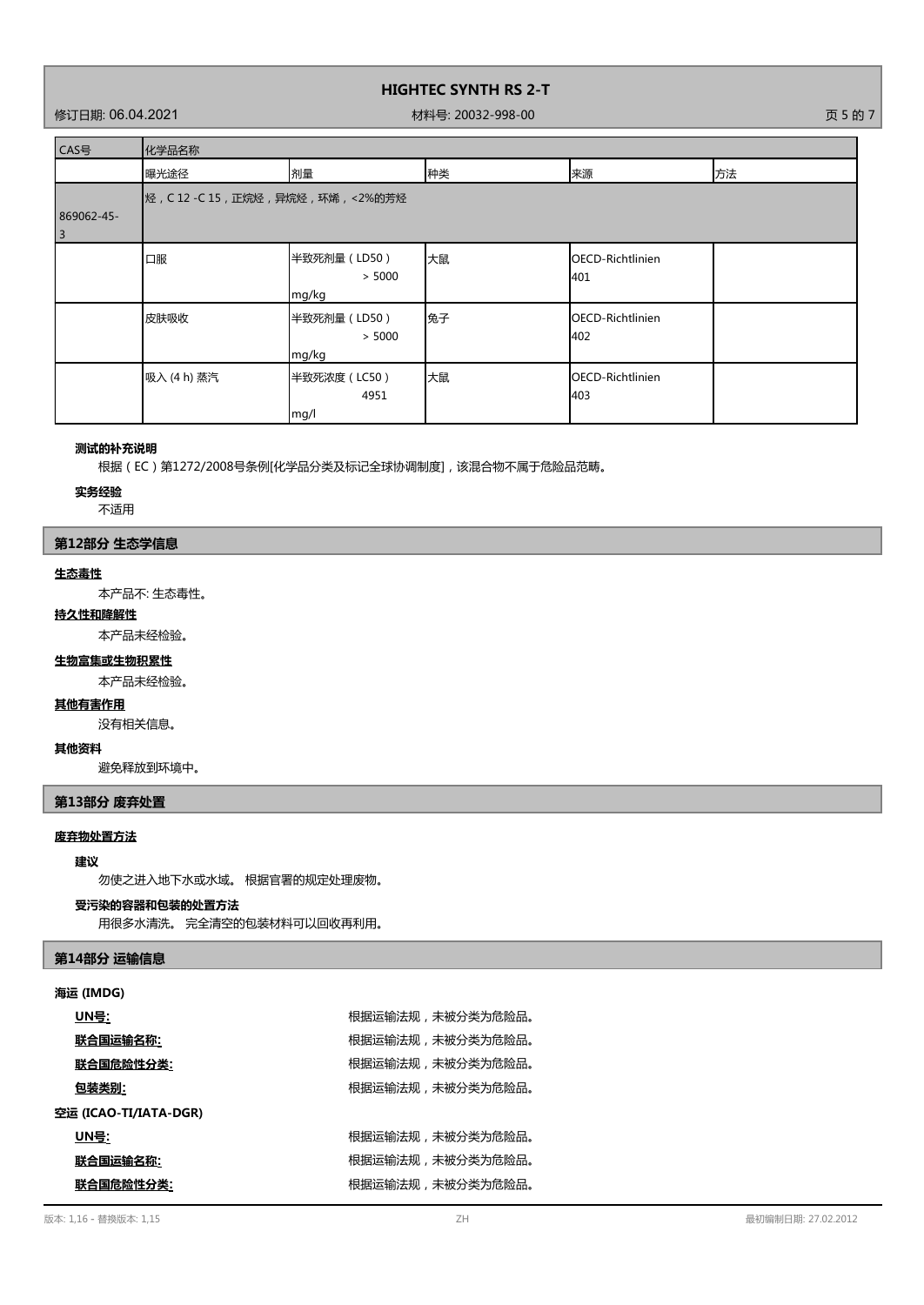修订日期: 06.04.2021 材料号: 20032-998-00 页 6 的 7

# 包装类别; 网络卡尔卡尔卡尔卡尔卡尔卡尔卡尔卡尔特尔·卡尔特尔·卡尔特尔·卡尔特尔·卡尔特

# **对环境的危害**

对环境有害的物质: 不

## **使用者特殊预防措施**

根据运输法规,未被分类为危险品。

# **大宗货物运输根据 MARPOL-公约 73/78 附录 II 和 IBC-Code**

根据运输法规,未被分类为危险品。

#### **第15部分 法规信息**

#### **化学品的安全、健康和环境条例**

**国家的规章**

皮肤吸收 / 敏感化: with the second of the second of the second second second second second second second second second second second second second second second second second second second second second second second second secon

#### **第16部分 其他信息**

#### **变更**

此技术说明书与之前的版本有所变更,变更部分位于: 2,3,4,5,6,7,8,9,10,11,12,13,15.

## **缩略语和首字母缩写**

ADR: Accord européen sur le transport des marchandises dangereuses par Route (European Agreement concerning the International Carriage of Dangerous Goods by Road) IMDG: International Maritime Code for Dangerous Goods IATA: International Air Transport Association GHS: Globally Harmonized System of Classification and Labelling of Chemicals EINECS: European Inventory of Existing Commercial Chemical Substances ELINCS: European List of Notified Chemical Substances CAS: Chemical Abstracts Service LC50: Lethal concentration, 50% LD50: Lethal dose, 50% CLP: Classification, labelling and Packaging REACH: Registration, Evaluation and Authorization of Chemicals GHS: Globally Harmonised System of Classification, Labelling and Packaging of Chemicals UN: United Nations DNEL: Derived No Effect Level DMEL: Derived Minimal Effect Level PNEC: Predicted No Effect Concentration ATE: Acute toxicity estimate LL50: Lethal loading, 50% EL50: Effect loading, 50% EC50: Effective Concentration 50% ErC50: Effective Concentration 50%, growth rate NOEC: No Observed Effect Concentration BCF: Bio-concentration factor PBT: persistent, bioaccumulative, toxic vPvB: very persistent, very bioaccumulative RID: Regulations concerning the international carriage of dangerous goods by rail ADN: European Agreement concerning the International Carriage of Dangerous Goods by Inland Waterways (Accord européen relatif au transport international des marchandises dangereuses par voies de navigation intérieures) EmS: Emergency Schedules MFAG: Medical First Aid Guide ICAO: International Civil Aviation Organization